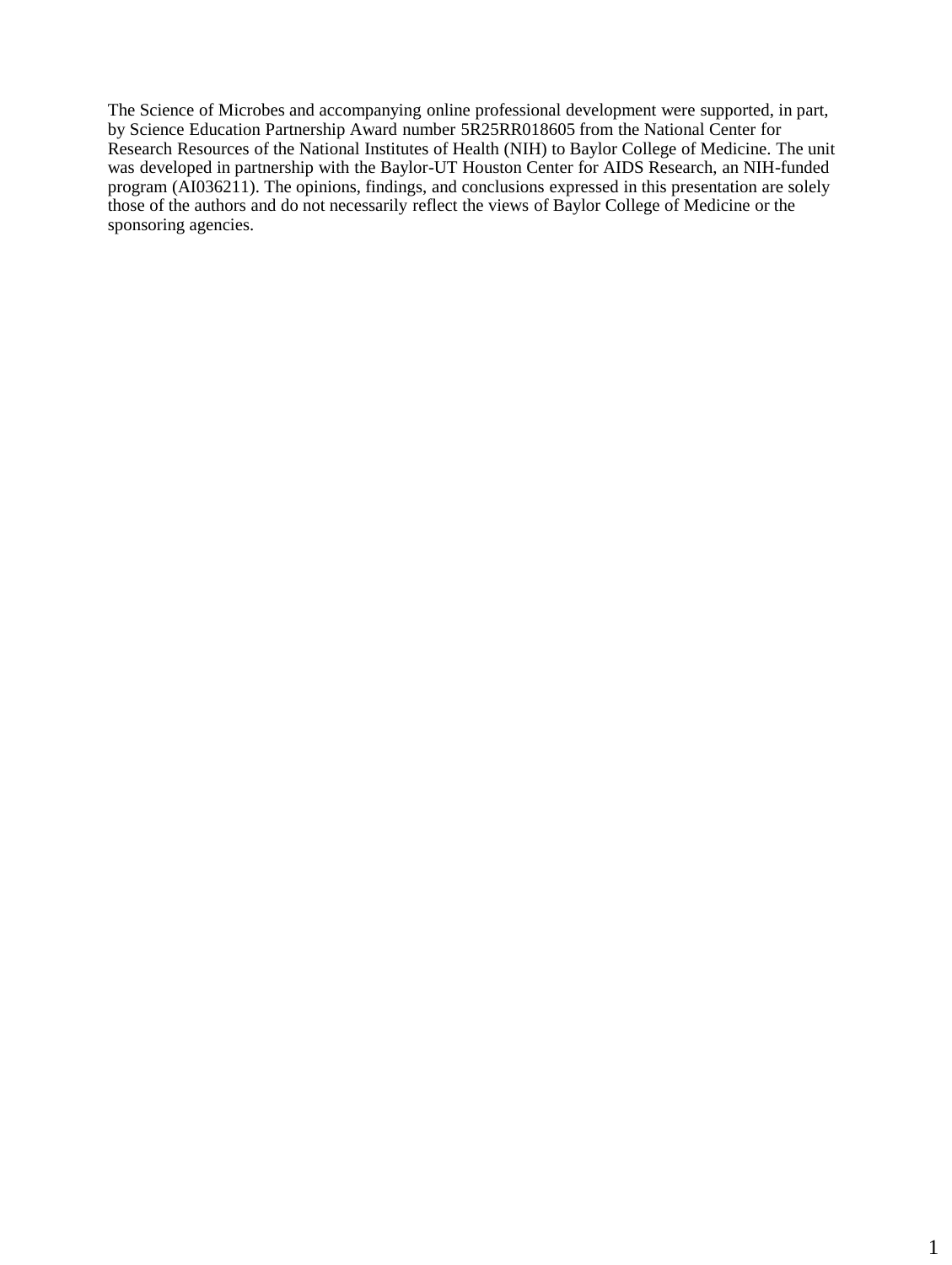# Materials for a Group of Four Students



### **Materials for a Group of Four Students**

You will need Glo Germ™ powder and a black light to conduct What Do You Know About Microbes? Non-toxic Glo Germ is invisible under normal lighting conditions, but will glow brightly under a black light. You may order Glo Germ power or a Glo Germ Kit (includes a black light) online at www.GloGerm.com or www.Sciencekit.com.

In addition, this lesson requires the following set-up.

Make copies of the pre-assessment, What About Microbes, for all students.

• For each group of students, fill one plastic liter-sized bottle with water. Dry the outside surface of the bottle. Place 1 cup of Glo Germ powder in a large plastic bag. Coat the outside of each group's bottle with powder by placing it in the bag and shaking gently. Bottles will look slightly dusty, but the Glo Germ powder will be visible to students only under a black light. The specks of powder will model microbes.

Students will need access to one balance scale (may be shared by all students).

Place the following materials on a tray in a central location for each group of students. • 8 small sticky notes (2 per student)

- 4 hand lenses
- 4 small paper clips
- **Markers**
- 1-liter plastic bottle (coated with Glo Germ)
- Poster board or chart paper and markers, or access to computer with drawing software<br>• Stopwatch or clock with second hand
- Stopwatch or clock with second hand

Viewing this presentation fulfills part of the requirements for completing the short course on *The Science of Microbes*, offered on BioEd Online for professional development contact hours. *The Science of Microbes* Teacher's Guide may be obtained in its entirety from the Center for Educational Outreach at Baylor College of Medicine (1-800-798-8244). You can download a PDF of this lesson and other lessons from the Science of Microbes unit (including a unit pre/post assessment) from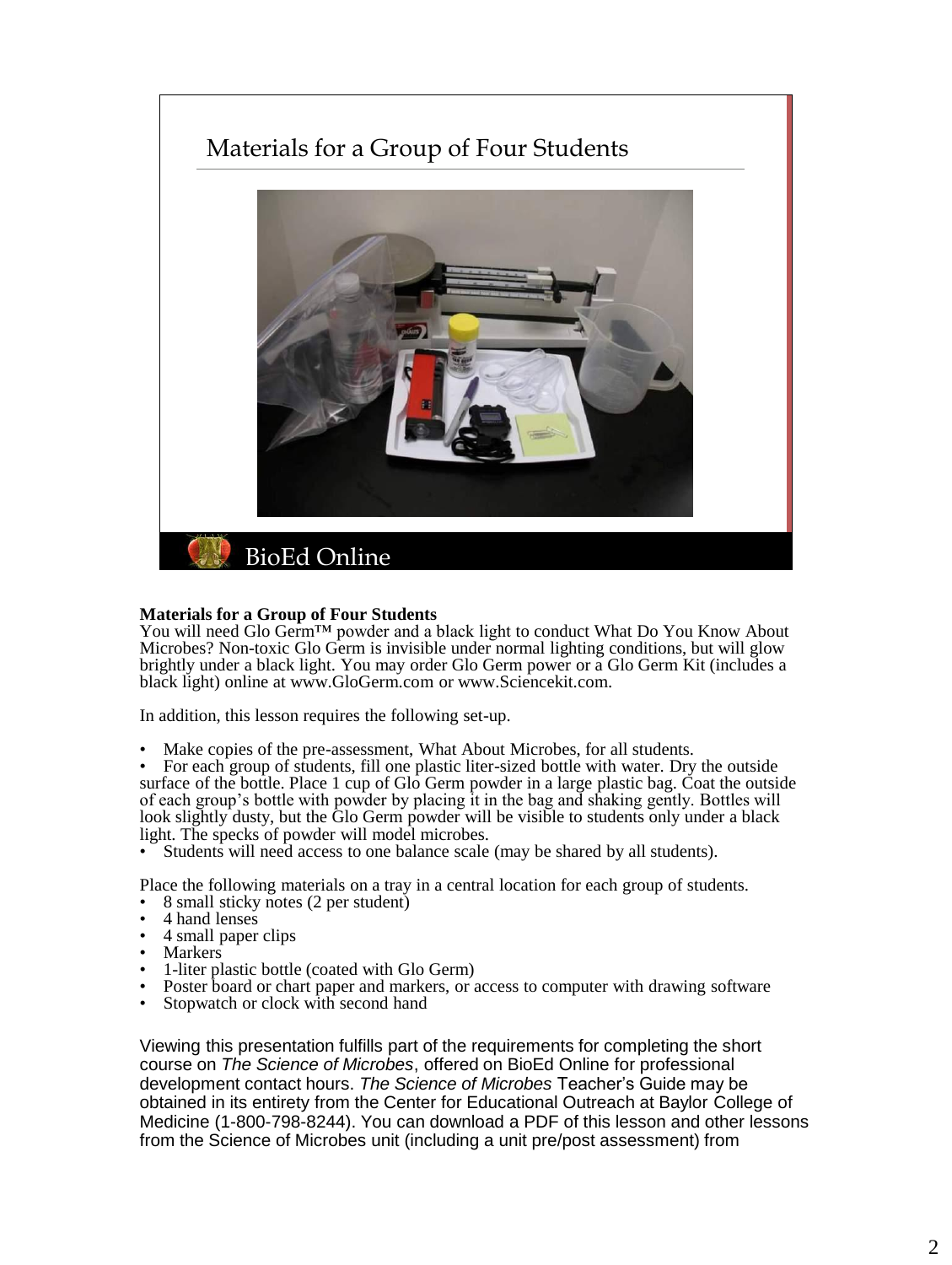www.BioEdOnline.org or www.K8Science.org.

# **Reference:**

Moreno, N., Tharp, B., Erdmann, D., Rahmati Clayton, S., Denk, J. (2008). *The Science of Microbes Teacher's Guide.* Houston, TX: BioEd.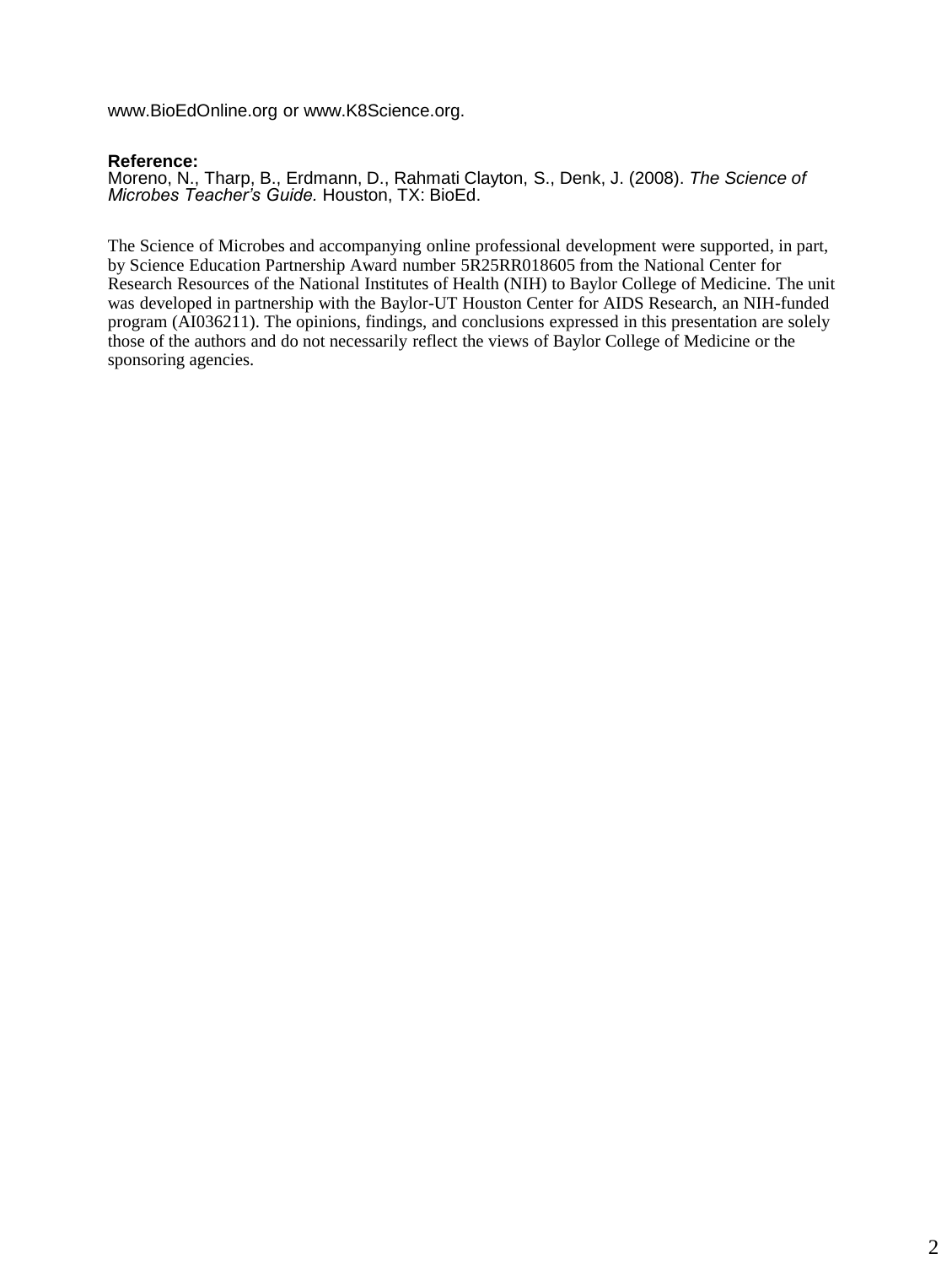

### **Safety Considerations**

It is important that students always think about safety when conducting a science investigation, and this slide may be used to review safety with your class before starting the activity. Also, keep the following points in mind.

- Always follow your district and school safety guidelines.
- Have a clear understanding of the investigation in advance (practice any investigation with which you are not familiar).
- Make sure appropriate safety equipment, such as safety goggles, is available.
- Continually monitor the area where the investigation is being conducted.

Glo Germ<sup> $TM$ </sup> powder is nontoxic. However, it should not be ingested. Safety goggles should be worn by all students. Have students wash hands with soap and water after handling Glo Germ powder.

Viewing this presentation fulfills part of the requirements for completing the short course on *The Science of Microbes*, offered on BioEd Online for professional development contact hours. *The Science of Microbes* Teacher's Guide may be obtained in its entirety from the Center for Educational Outreach at Baylor College of Medicine (1-800-798-8244). You can download a PDF of this lesson and other lessons from the Science of Microbes unit (including a unit pre/post assessment) from www.BioEdOnline.org or www.K8Science.org.

# **Reference:**

Moreno, N., Tharp, B., Erdmann, D., Rahmati Clayton, S., Denk, J. (2008). *The Science of Microbes Teacher's Guide.* Houston, TX: BioEd.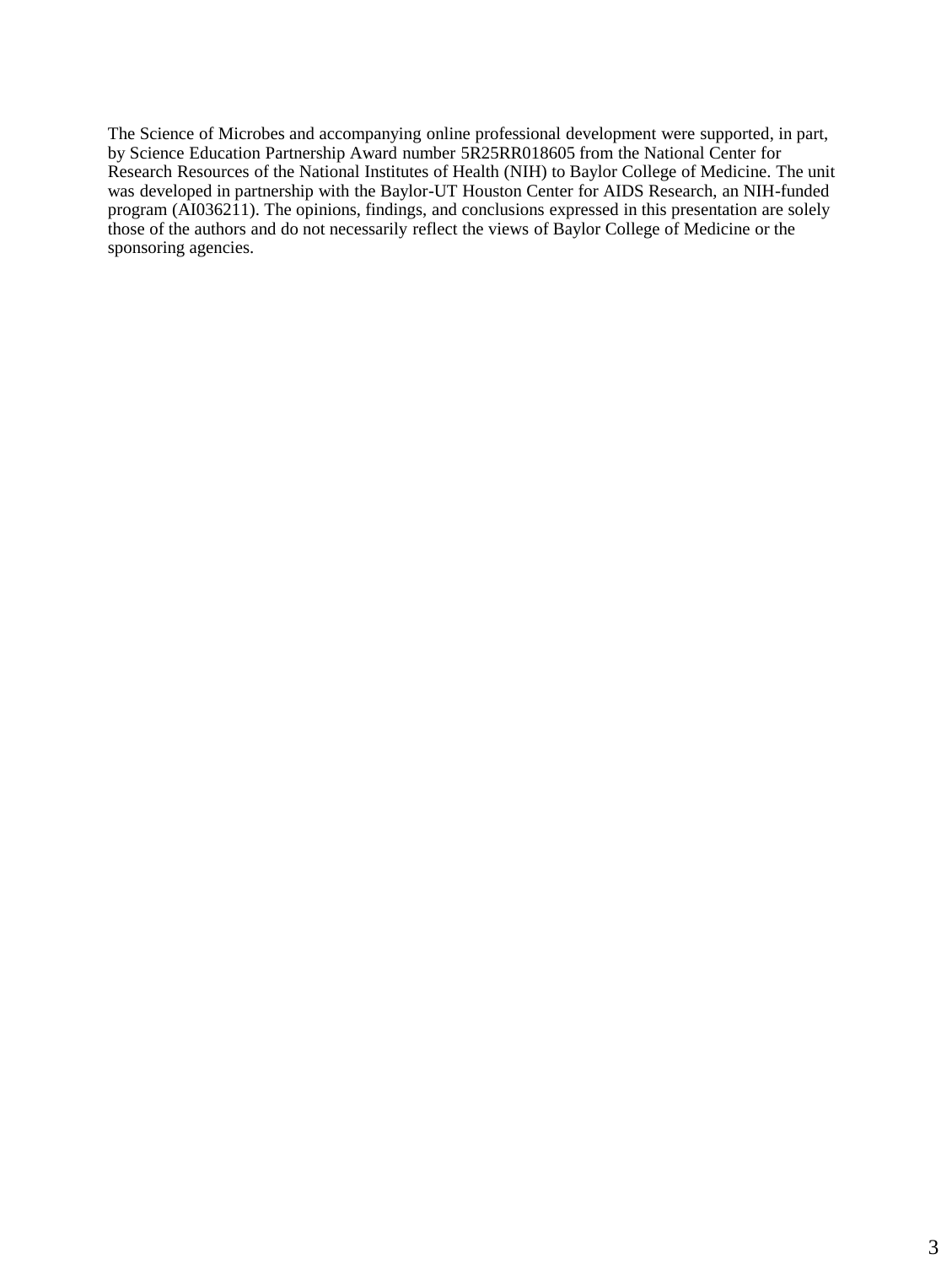

# **What Do You Know About Microbes?**

Before students begin the lesson, explain that they will be learning about microbes (also called microorganisms), the most numerous organisms on Earth. Make and distribute copies of the pre-assessment, entitled What About Microbes, for students to complete independently. Collect students' completed assessments and ask if there are any questions, but do not provide answers to items on the pre-assessment (this will be part of the last lesson in the unit). Encourage students to ask questions or discuss observations they may have about microbes. You may want to show students the slide above to encourage more questions and discussion. This dialogue should produce more questions than answers. Hopefully, it will spark students' curiosity about the world of microbes. Make a list of things students want to learn. Record questions and observations on a class chart to be revisited at the end of the unit.

Viewing this presentation fulfills part of the requirements for completing the short course on *The Science of Microbes*, offered on BioEd Online for professional development contact hours. *The Science of Microbes* Teacher's Guide may be obtained in its entirety from the Center for Educational Outreach at Baylor College of Medicine (1-800-798-8244). You can download a PDF of this lesson and other lessons from the Science of Microbes unit (including a unit pre/post assessment) from www.BioEdOnline.org or www.K8Science.org.

# **Reference:**

Moreno, N., Tharp, B., Erdmann, D., Rahmati Clayton, S., Denk, J. (2008). *The Science of Microbes Teacher's Guide.* Houston, TX: BioEd.

# **Image Reference**:

Evergreen exhibitions. *Robotic microbe in the microbial universe*. Retrieved 01-09-2008, by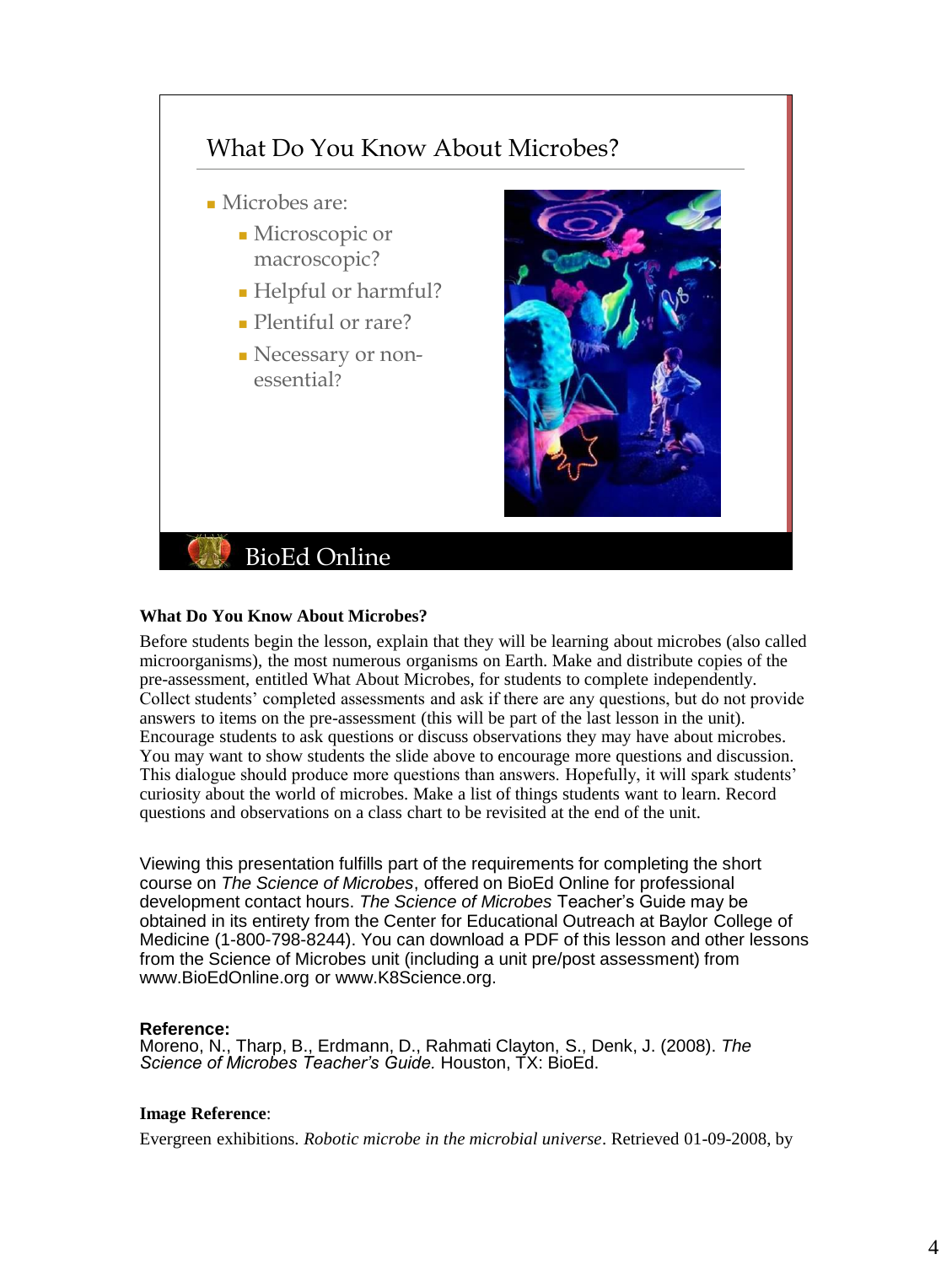permission from http://www.evergreenexhibitions.com/exhibits/microbes/photopress.asp.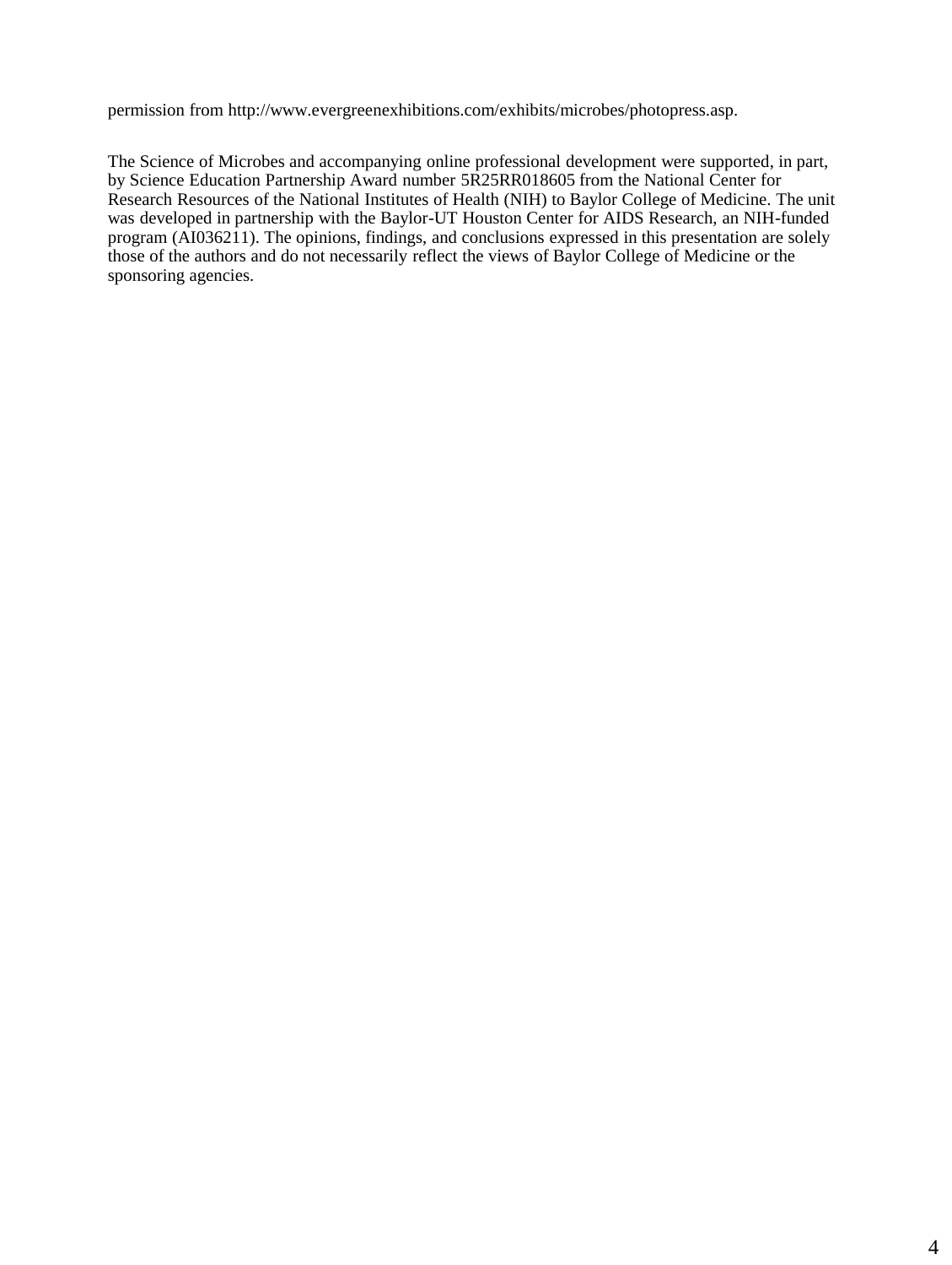

### **Can you estimate mass?**

This portion of the activity is designed to focus students' attention on the large quantity of microbes normally found inside and on a healthy person's body. To establish a point of comparison, have students examine a paper clip and then estimate its mass (weight). Explain that the mass (weight) of one paper clip is 1 gram.

This might be a good time to explain the difference between mass and weight, since the terms are often used interchangeably. In classical physics, mass is a measure of an object's resistance to changing its state of motion when a force is applied. It corresponds conceptually to "how much matter" is in an object. Weight is a measure of the effect of gravity (such as the Earth's gravitational field) on an object. Technically, a beam balance measures mass, whereas a spring scale (which examines how much gravity pulls on an object) measures weight. The distinction between mass and weight is not important in everyday circumstances, because the strength of gravity hardly varies from location to location on Earth, making weight uniformly proportional to mass.

If time allows, you might want to have students measure other common items. For instance, a penny has a mass of 3 grams. Next, tell students to take turns holding the 1-liter water bottle to estimate its mass. Have students record their estimates on a small sticky notes. Direct students to create a class graph by placing their estimate notes on the board in ascending order, with estimates of the same value stacked above each other in vertical columns (see illustration above).

Ask students to examine the class bar graph. While analyzing the information on the graph and discussing students' estimates, you could introduce the measures of central tendency (mean, median, mode and outliers). Inform students that the actual mass of the water-filled bottle is 1,000 gm. Ask, "*Was anyone's estimate close?"* Explain that the mass of microbes found in and on a person's body also is approximately 1,000 grams!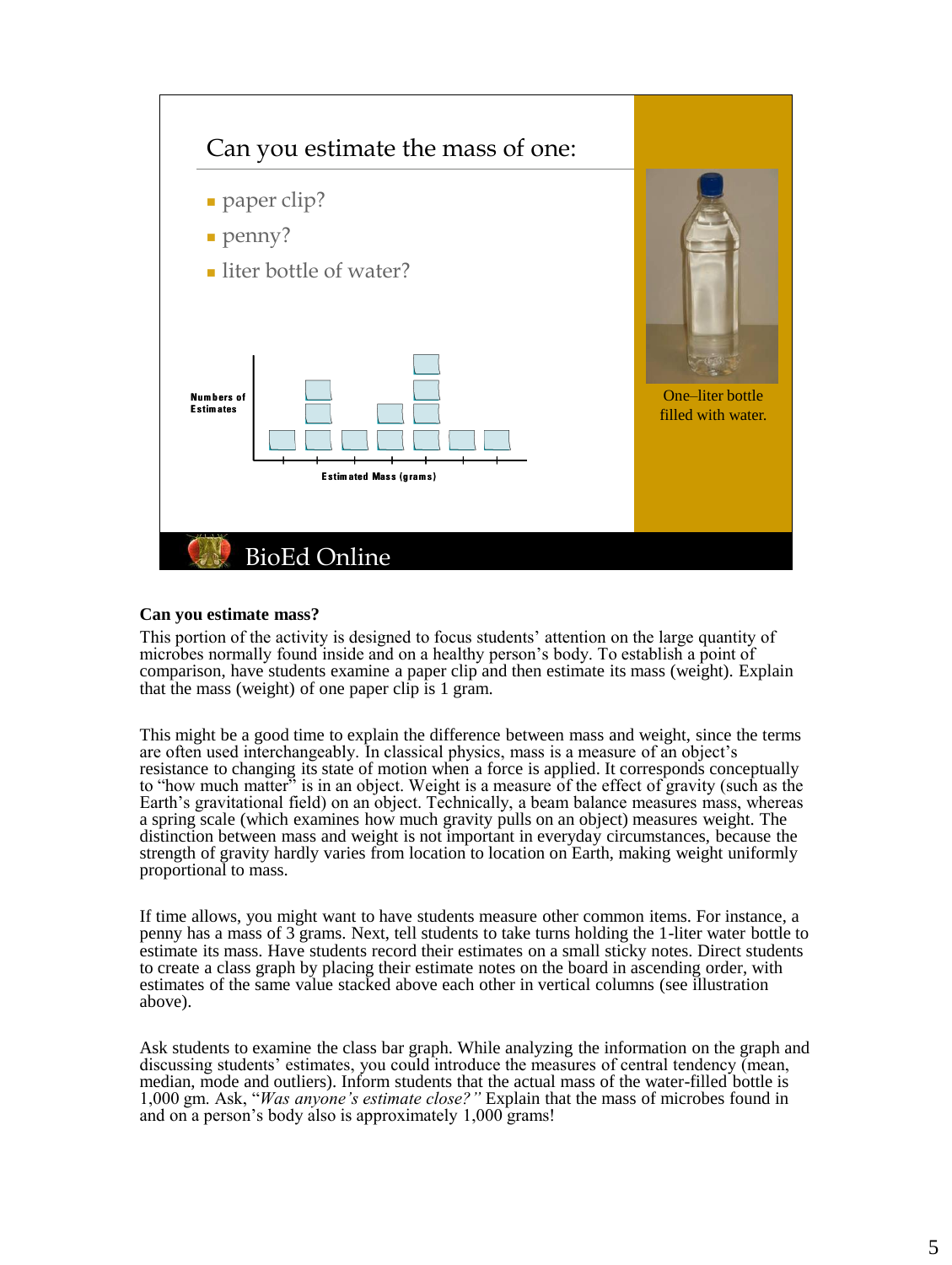Viewing this presentation fulfills part of the requirements for completing the short course on *The Science of Microbes*, offered on BioEd Online for professional development contact hours. *The Science of Microbes* Teacher's Guide may be obtained in its entirety from the Center for Educational Outreach at Baylor College of Medicine (1-800-798-8244). You can download a PDF of this lesson and other lessons from the Science of Microbes unit (including a unit pre/post assessment) from www.BioEdOnline.org or www.K8Science.org.

### **Reference:**

Moreno, N., Tharp, B., Erdmann, D., Rahmati Clayton, S., Denk, J. (2008). *The Science of Microbes Teacher's Guide.* Houston, TX: BioEd.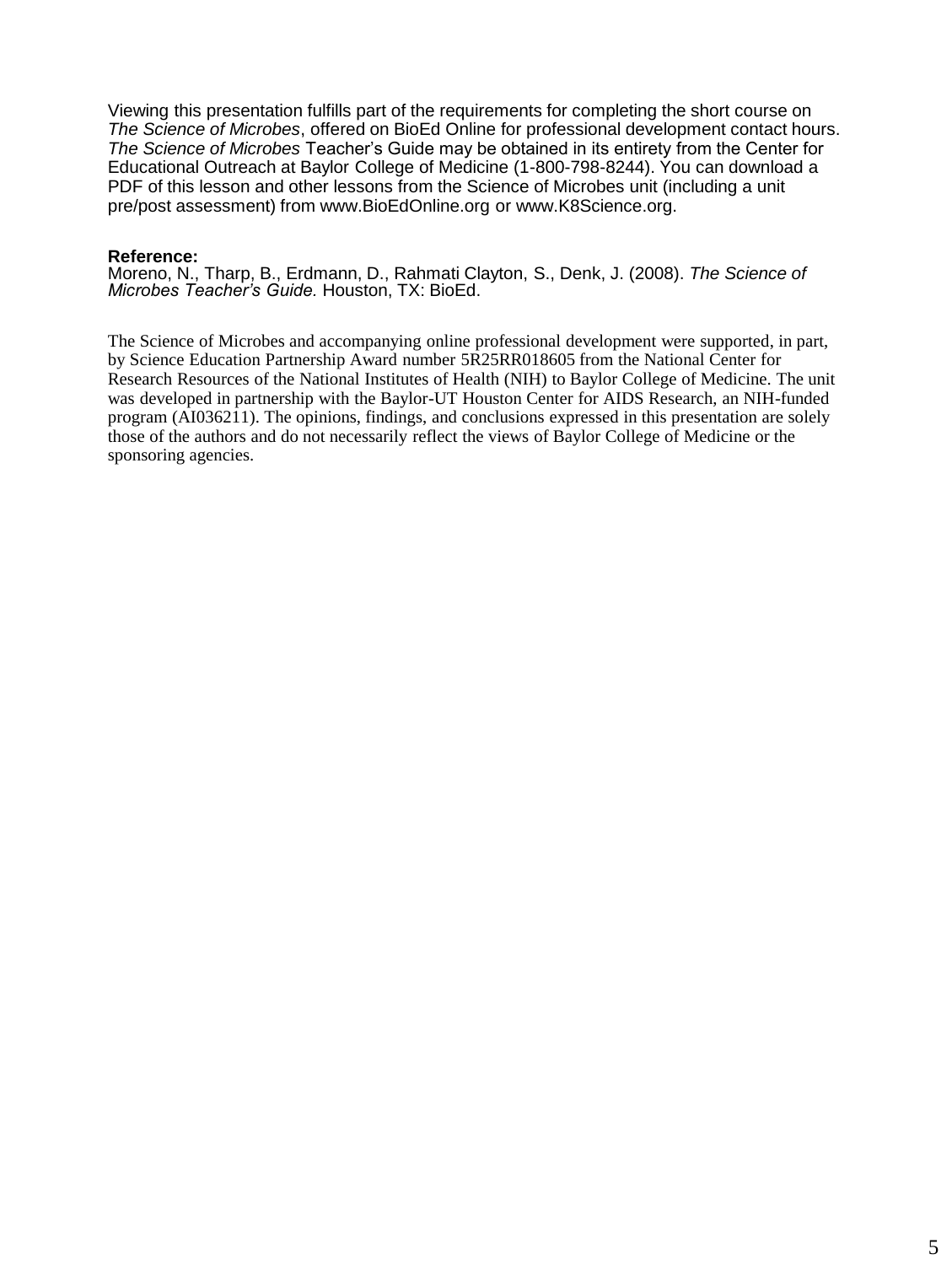

#### **Where are the microbes?**

Now, turn students' attention toward their hands. The Glo Germ<sup>™</sup> powder is barely visible under normal lighting conditions, but when students handled the liter bottles, some powder was transferred to their hands. With the small amount of magnification provided by a hand lens, the powder is slightly more visible. When students place their hands under a black light, the Glo Germ powder becomes fluorescent and easy to observe.

In this activity, the Glo Germ powder models microbes in the environment. Microbes are the most prevalent life forms on earth, both in mass and number. They are too tiny to be seen without magnification (in most cases, a microscope is required), yet microbes impact every human's entire life.

Students may think all microbes are harmful, but most are not. Explain that microbes produce most of the Earth's oxygen and are essential parts of all ecosystems. In addition, microorganisms are responsible for meeting many of the most vital human needs—such as aiding in digestion; protecting against other harmful microbes in the nose, skin and<br>other body systems that might cause disease; and enabling the production of foods, such as sandwich bread Of course, some microbes are dangerous, cause illness, and are responsible for diseases that range from the common cold to malaria.

The entire The Science of Microbes Teacher's Guide may be obtained from the Center for Educational Outreach, Baylor College (1-800-798-8244).

Viewing this presentation fulfills part of the requirements for completing the short course on *The Science of Microbes*, offered on BioEd Online for professional development contact hours. *The Science of Microbes*  Teacher's Guide may be obtained in its entirety from the Center for Educational Outreach at Baylor College of Medicine (1-800-798-8244). You can download a PDF of this lesson and other lessons from the Science of Microbes unit (including a unit pre/post assessment) from www.BioEdOnline.org or www.K8Science.org.

#### **Reference:**

Moreno, N., Tharp, B., Erdmann, D., Rahmati Clayton, S., Denk, J. (2008). *The Science of Microbes Teacher's Guide.* Houston, TX: BioEd.

#### **Image Reference:**

*Colonies of E. coli, #6676.* (1976).Centers for Disease Control and Prevention, Public Health Image Library. Retrieved 3-2-2008 from http://PHIL.cdc.gov

The Science of Microbes and accompanying online professional development were supported, in part, by Science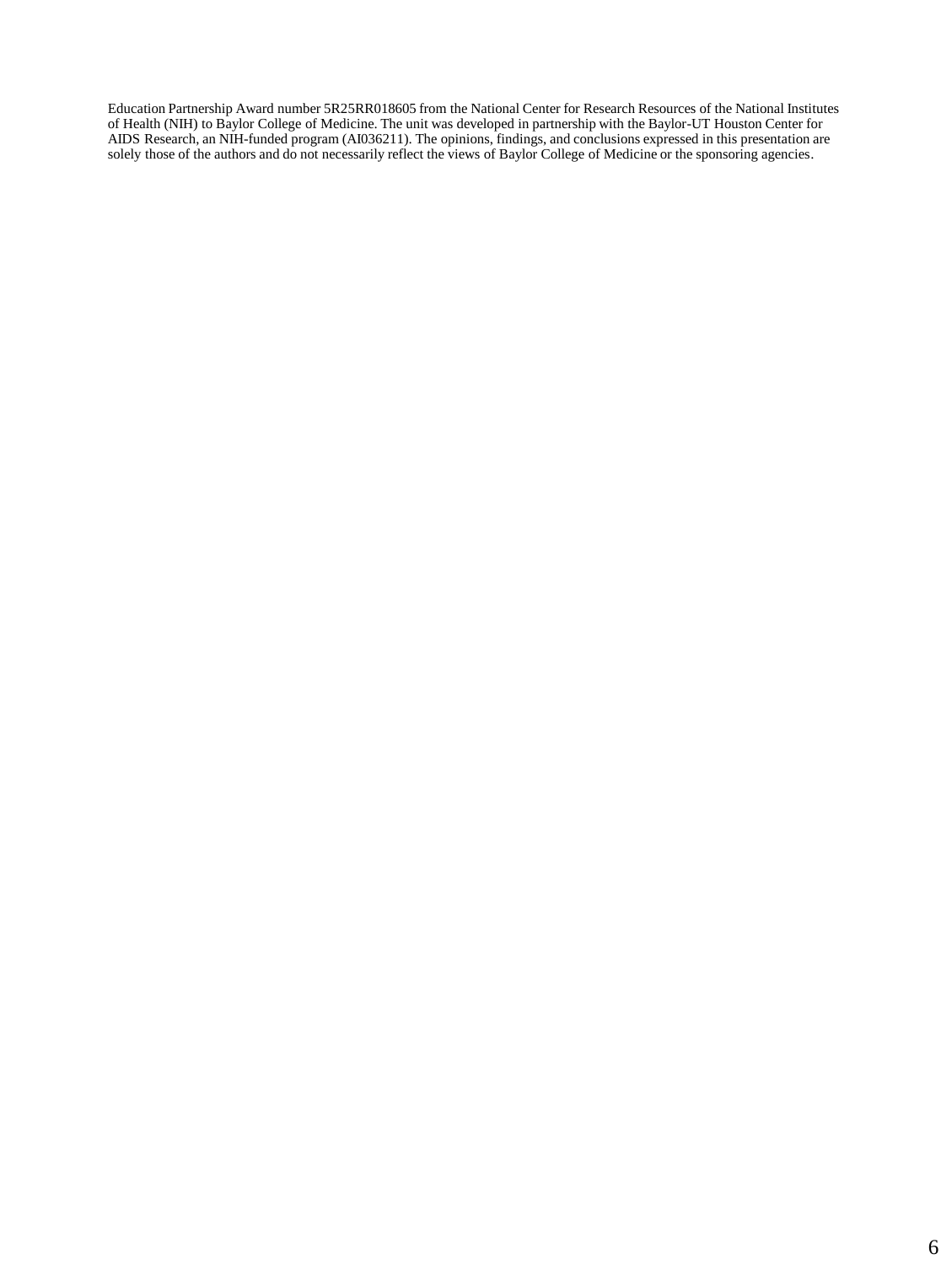

#### **Let's Get Organized**

Students probably do not know much about microbes yet. However, they should be begin to form some general understandings, such as what microbes are, microbe sizes and locations, and why microbes might be important to life on Earth. Explain to students that they will learn more about microbes throughout this unit.

At this point, each group of students will create a concept map, to which they will add information over the course of the unit. You may want to review the procedure for creating a concept map before they begin. Concept maps are weblike representations of knowledge, thoughts and ideas. Concepts are expressed as words or phrases, connected by lines or arrows, and often linked by words that describe relationships between two concepts. You may want students to use sticky notes to position and reposition concepts on their maps as they progress through the unit. Computer-based graphics software also may be used to create concept maps.

Viewing this presentation fulfills part of the requirements for completing the short course on *The Science of Microbes*, offered on BioEd Online for professional development contact hours. *The Science of Microbes*  Teacher's Guide may be obtained in its entirety from the Center for Educational Outreach at Baylor College of Medicine (1-800-798-8244). You can download a PDF of this lesson and other lessons from the Science of Microbes unit (including a unit pre/post assessment) from www.BioEdOnline.org or www.K8Science.org.

#### **References:**

Llewellyn, D. (2007). Making the most of concept maps. *Science Scope* 30: 74-77.

Moreno, N., Tharp, B., Erdmann, D., Rahmati Clayton, S., Denk, J. (2008). *The Science of Microbes Teacher's Guide.* Houston, TX: BioEd.

Vanides, J., Yin, Y., Tomita, M., Ruíz-Primo, M. (2005). Concept Maps in the Science Classroom. *Science Scope* 28: 27–31.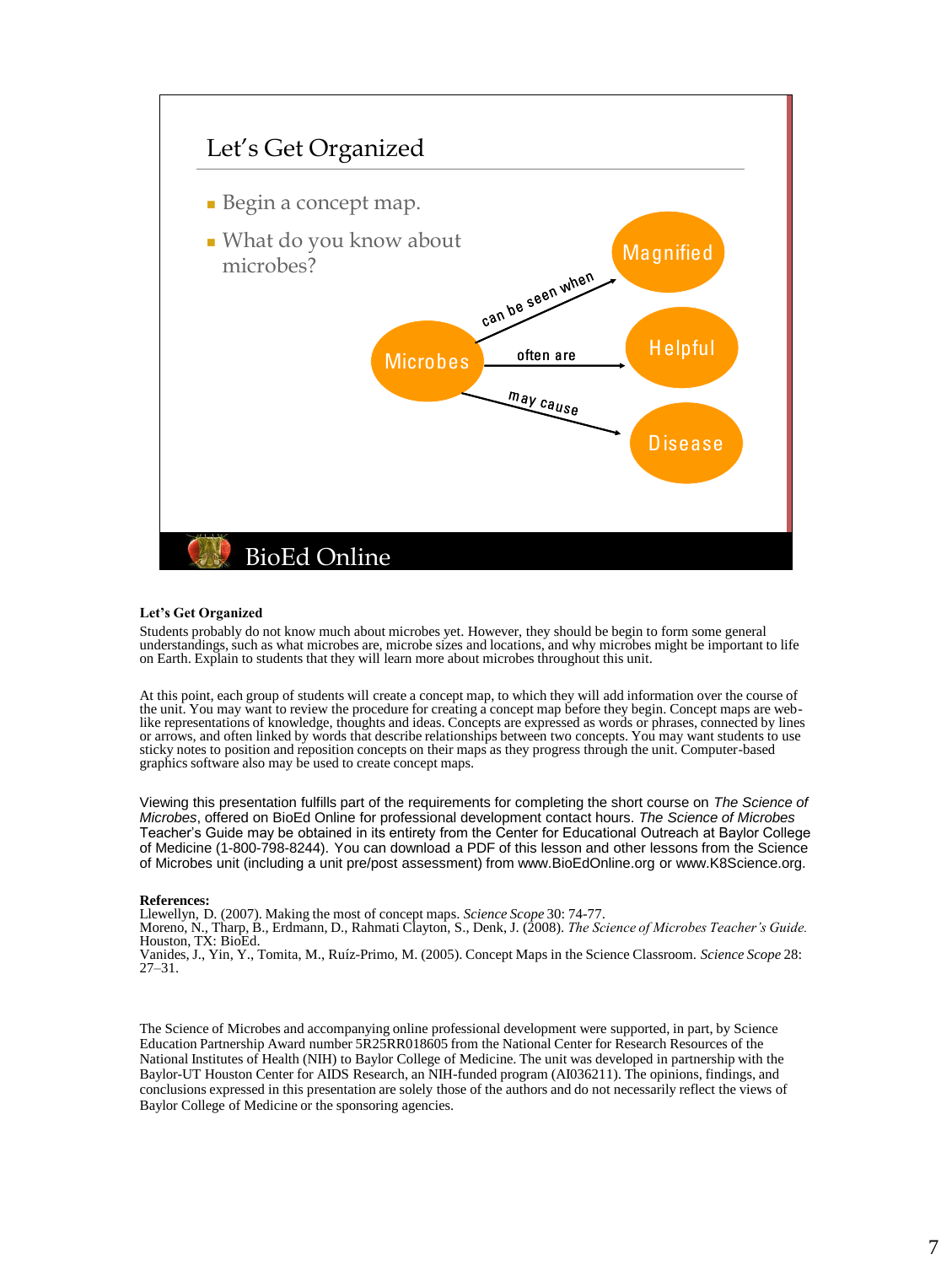

### **Extensions**

This activity offers several opportunities to extend student learning. Consider having students address one or both of the questions on the slide by designing their own investigations.

Students could begin by estimating the length of time one must wash his or her hands to be sure they are clean and free of harmful microbes. You might have students record their estimates on sticky notes to create a class bar graph of data.

Next, ask students to plan experiments that involve several different variables, such as water temperature, type of soap (including anti-bacterial), and length of time washing hands under the water. If it is not mentioned, make sure students develop and agree upon a uniform method for "contaminating" hands with Glo Germ. Then have each group record and implement its plan. Results should be presented to the class.

As an alternative, you may wish to follow a pre-set plan, such as the example below.

Six groups of students. All use the same technique for contaminating hands with Glo Germ powder and follow the same basic hand-washing method. The variables are the presence (or absence) of soap and the time spent washing.

Group 1. Wash 10 seconds without soap. Group 2. Wash 20 seconds without soap. Group 3. Wash 30 seconds without soap. Group 4. Wash 10 seconds with soap. Group 5. Wash 20 seconds with soap. Group 6. Wash 30 seconds with soap.

Viewing this presentation fulfills part of the requirements for completing the short